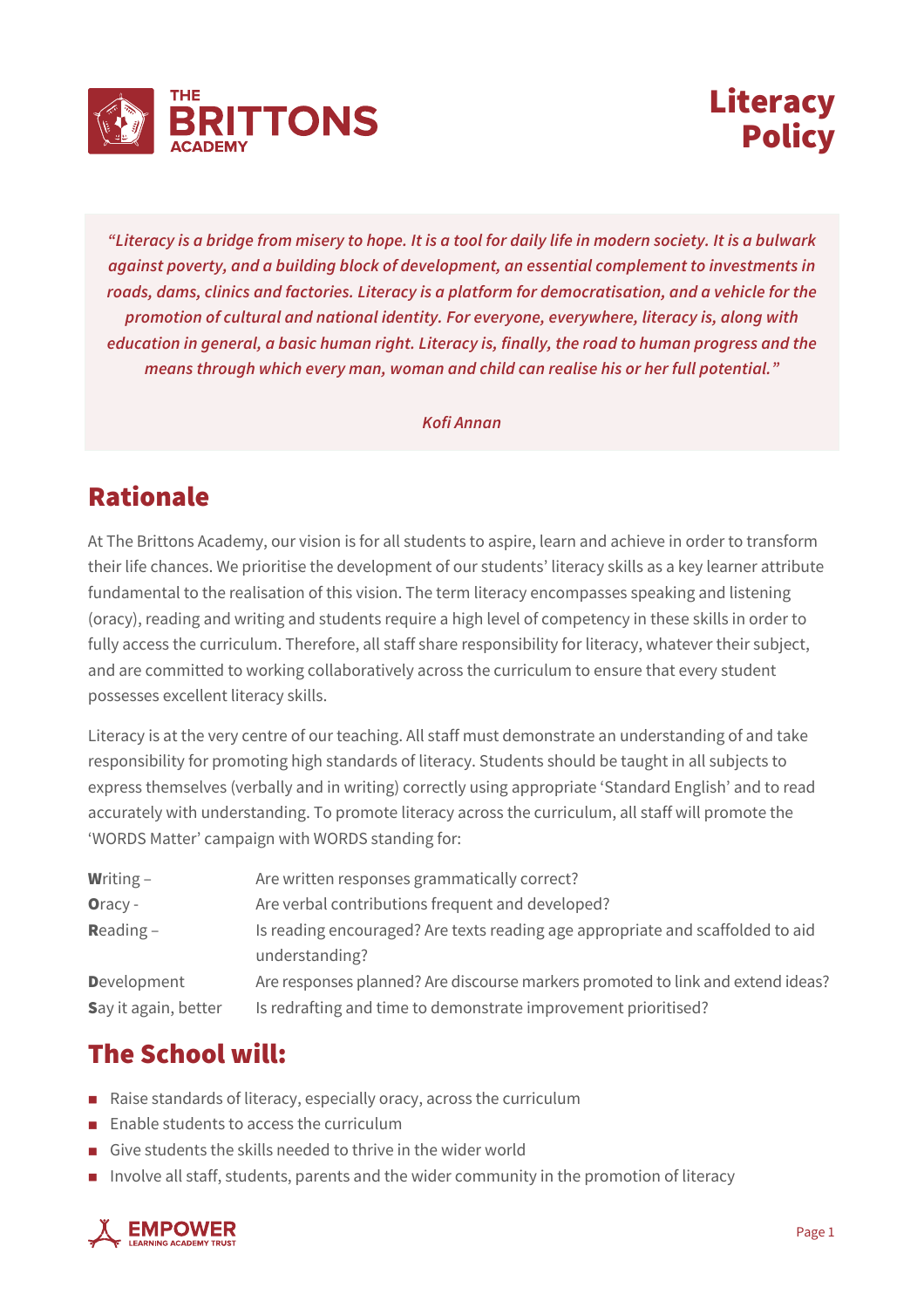



## Our objectives are:

- To foster high standards of literacy throughout the curriculum
- To establish consistent literacy strategies and resources
- To closely monitor student progress and provide enhancement programmes where needed
- $\blacksquare$  To develop the use of the library as a literacy resource

### Arrangements for monitoring and evaluation

The effectiveness of the Literacy Policy will be monitored, evaluated and reviewed through:

#### Ongoing monitoring

- n Lesson observations
- Sampling of students' work
- Student progress in lessons and assessments
- Student progress in literacy interventions

#### Annual strategic monitoring and evaluation

- Schemes of Learning review
- Analysis of student summative assessment data
- $\blacksquare$  Feedback from students
- n Review of the Academy and Departmental Improvement Plans
- $\blacksquare$  Review of literacy interventions

The Governing Body will review the literacy policy every two years and assess its implementation and effectiveness.

# The Role of the SLT Member / Middle Leader in charge of Literacy is to:

- n Work with the Senior Leadership Team to determine and implement an effective literacy strategy across the curriculum
- Coordinate and lead whole school communication CPD around literacy
- **n** Ensure consistency in practice and language between subjects
- **Ensure consistent communication between school and home**
- n Monitor the mapping, implementation and impact of literacy intervention programmes